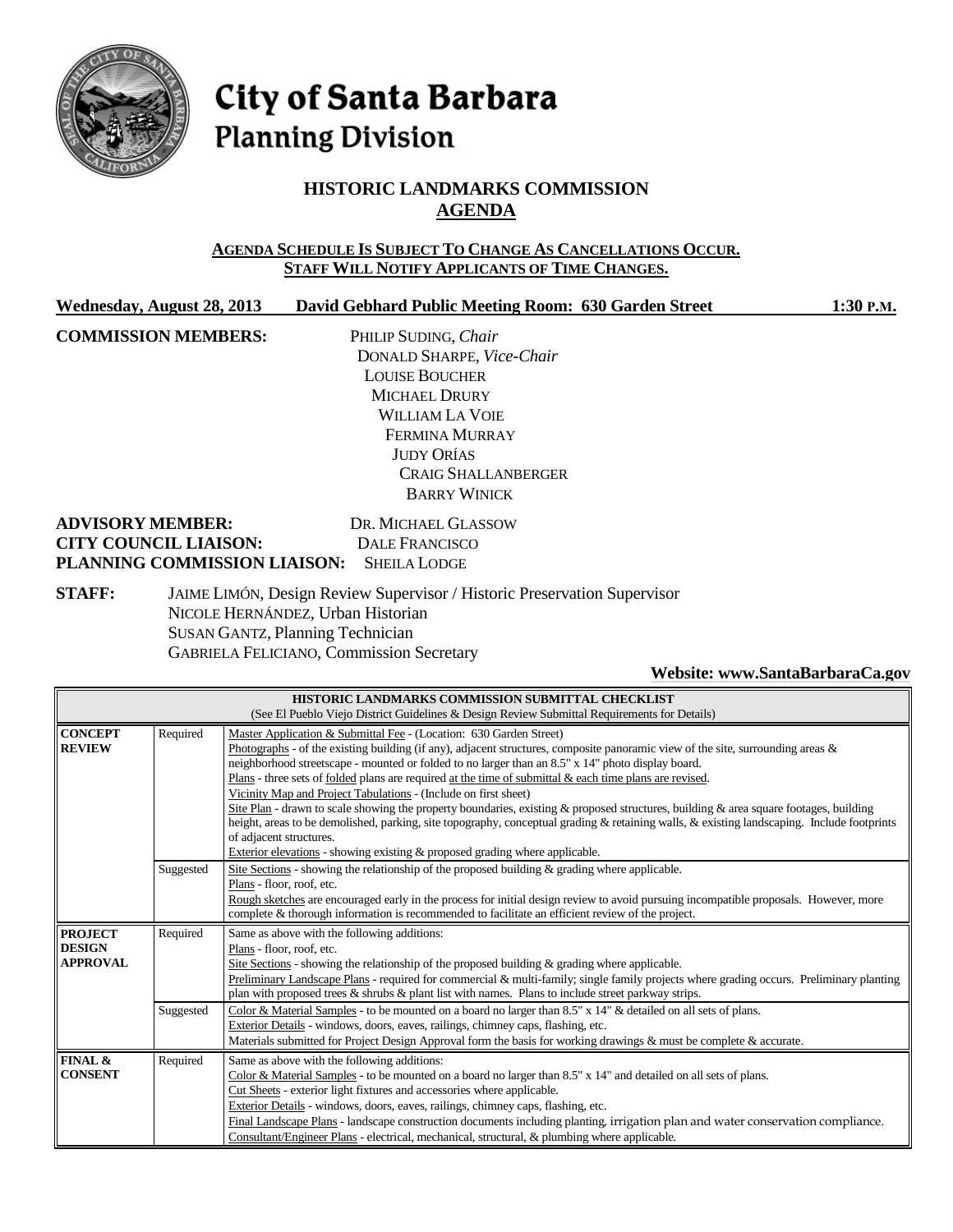**AGENDAS, MINUTES, REPORTS, PLANS & PUBLIC RECORD WRITINGS.** Copies of all documents relating to agenda items are available for review at 630 Garden Street and agendas and minutes are posted online at [www.SantaBarbaraCA.gov/HLC](http://www.santabarbaraca.gov/HLC). If you have any questions or wish to review the plans, please contact Susan Gantz, Historic Landmarks Commission (HLC) Planning Technician, at (805) 564-5470, ext. 3311, or by email at [SGantz@SantaBarbaraCA.gov](mailto:SGantz@SantaBarbaraCA.gov). Office hours are 8:30 a. to 4:30 p.m., Monday through Thursday, and every other Friday. Please check our website under *City [Calendar](http://www.santabarbaraca.gov/calendar)* to verify closure dates. **Materials related to an item on this agenda submitted to the HLC after distribution of the agenda packet are available for public inspection in the Community Development Department located at 630 Garden Street, during normal business hours.** Writings that are a public record under Government Code § 54957.5(a) and that relate to an agenda item for an open session of a regular meeting of the HLC and that are distributed to a majority of all of the members of the HLC during the meeting are available for public inspection by the door at the back of the David Gebhard Public Meeting Room, 630 Garden Street, Santa Barbara, CA.

**PUBLIC COMMENT.** The public has the opportunity to comment on any item on today's agenda. The Chair will announce when public testimony can be given for each item on the agenda. Speaker slips are available by the door and should be filled in and handed to the HLC Secretary (adjacent to the window) before the agenda item begins. Please indicate which item you would like to address on the speaker slip and, in your testimony, which portion of the project you will be addressing in your comments. Each speaker is allocated two minutes for public comment due to time constraints. Written public comment letters and emails received prior to the meeting are typically distributed to the HLC at their meeting.

**STATE POLITICAL REFORM ACT SOLE PROPRIETOR ADVISORY.** State law, in certain circumstances, allows an architect, engineer or a person in a related profession who is a "sole practitioner" to make informational presentation of drawings or submissions of an architectural, engineering, or similar nature to the same Board on which they are seated, if the practitioner does not advocate for the project. Full details regarding this exception are posted in the back of the David Gebhard Public Meeting Room and available at the Community Development Department located at 630 Garden Street, Santa Barbara, CA.

#### **PLEASE BE ADVISED**

The following advisories are generally also contained in the City's Historic Landmarks Commission General Design Guidelines and Meeting Procedures (HLC Guidelines). The specific HLC Guideline number related to each advisory is listed in parenthesis after each advisory. Applicants are encouraged to review the full version of the HLC Guidelines.

- The approximate time the project will be reviewed is listed to the left of each item. **It is suggested that applicants arrive 15 minutes early.** The agenda schedule is subject to change as cancellations occur. Staff will notify applicants of time changes. (3.2.2)
- The applicant's presence is required. If an applicant is not present, the item will be postponed indefinitely. If an applicant cancels or postpones an item without providing advance notice, the item will be postponed indefinitely and will not be placed on the following HLC agenda. In order to reschedule the item for review, a rescheduling fee will be paid and the applicant must fill out and file a Supplemental Application Form at 630 Garden Street (Community Development Department) in addition to submitting appropriate plans. (3.2.4)
- Substitution of plans is not allowed. If revised plans differing from the submittal sets are brought to the meeting, motions for Project Design Approval or Final Approval will be contingent upon staff review for code compliance. (3.2.4)
- Concept review comments are generally valid for one year. Per SMBC 22.22.180, a project design approval is valid for three years from the date of the approval unless a time extension has been granted or a building permit has been issued. Projects with a valid land use approval will also automatically extend the project design approval expiration date. (3.2.9) An HLC approval does not constitute a Zoning clearance or a Building and Safety Permit.
- All approvals made by the HLC are based on compliance with Municipal Code Chapter 22.22 and with adopted HLC guidelines. Decisions of the HLC may be appealed to the City Council. For further information on appeals, contact the Planning Division Staff or the City Clerk's office. Appeals must be in writing and must be filed with the City Clerk at City Hall, 735 Anacapa Street, within ten (10) calendar days of the meeting and which the Board took action or rendered its decision. (3.2.9)
- **AMERICANS WITH DISABILITIES ACT:** In compliance with the Americans with Disabilities Act, if you need special assistance to gain access to, comment at, or participate in this meeting, please contact the Planning Division at (805) 564-5470, ext. 3310. If possible, notification at least 48 hours prior to the meeting will enable the City to make reasonable arrangements in most cases.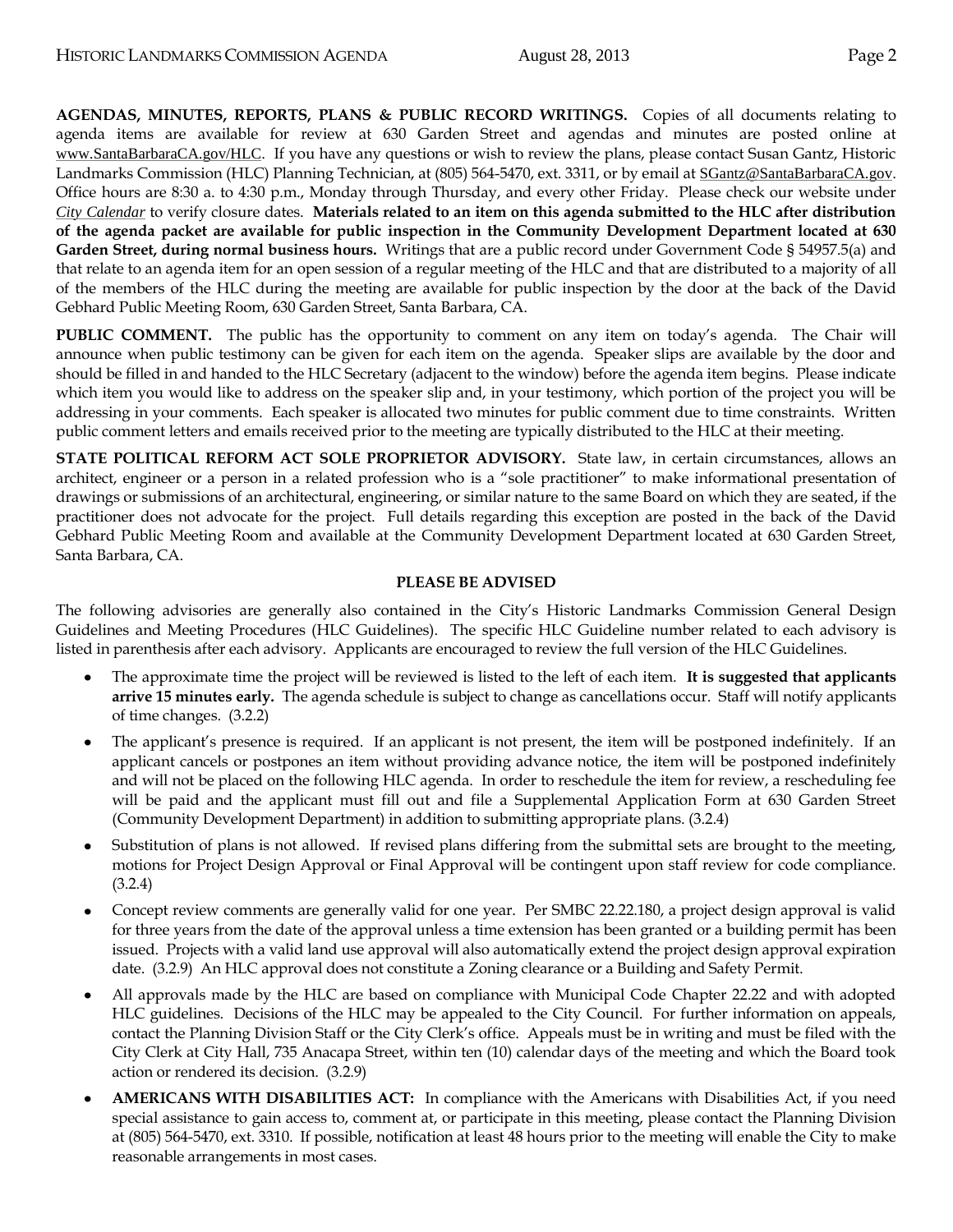#### **LICENSING ADVISORY:**

The Business and Professions Code of the State of California and the Municipal Code of the City of Santa Barbara restrict preparation of plans for certain project types to licensed professionals. See HLC Guidelines 2.12 and 3.1.2C for specific information.

#### **NOTICE:**

- A. On Friday, August 23, 2013, at 4:00 P.M., this Agenda was duly posted on the indoor and outdoor bulletin boards at the Community Development Department, 630 Garden Street, and online at [www.SantaBarbaraCa.gov/hlc](http://www.santabarbaraca.gov/hlc) .
- B. This regular meeting of the Historic Landmarks Commission will be broadcast live on TV Channel 18, or on your computer, via <http://www.citytv18.com/schedule.htm>. City TV-18 will also rebroadcast this meeting in its entirety on Friday at 1:00 p.m. An archived video copy of this meeting will be viewable on computers with high speed internet access the following Monday at [www.SantaBarbaraCa.gov/hlc](http://www.santabarbaraca.gov/hlc) and then clicking Videos under Explore*.*

#### **GENERAL BUSINESS:**

A. Public Comment:

Any member of the public may address the Historic Landmarks Commission for up to two minutes on any subject within their jurisdiction that is not scheduled on this agenda for a public discussion. The total time for this item is ten minutes. (Public comment for items scheduled on today's agenda will be taken at the time the item is heard.)

- B. Approval of the minutes of the Historic Landmarks Commission meeting of August 14, 2013.
- C. Consent Calendar.
- D. Announcements, requests by applicants for continuances and withdrawals, future agenda items, and appeals.
- E. Subcommittee Reports.

#### **MISCELLANEOUS ACTION ITEM: RESOLUTION OF INTENTION**

#### **1. 1236 GARDEN STREET**

**(1:45)** Assessor's Parcel Number: 029-131-001

Staff Member: Nicole Hernández, Urban Historian

(The Commission is requested to adopt a Resolution of Intention to hold a Public Hearing at 1:45 p.m. on November 20, 2013, to consider recommending the house at 1236 Garden Street be designated a City of Santa Barbara Structure of Merit.)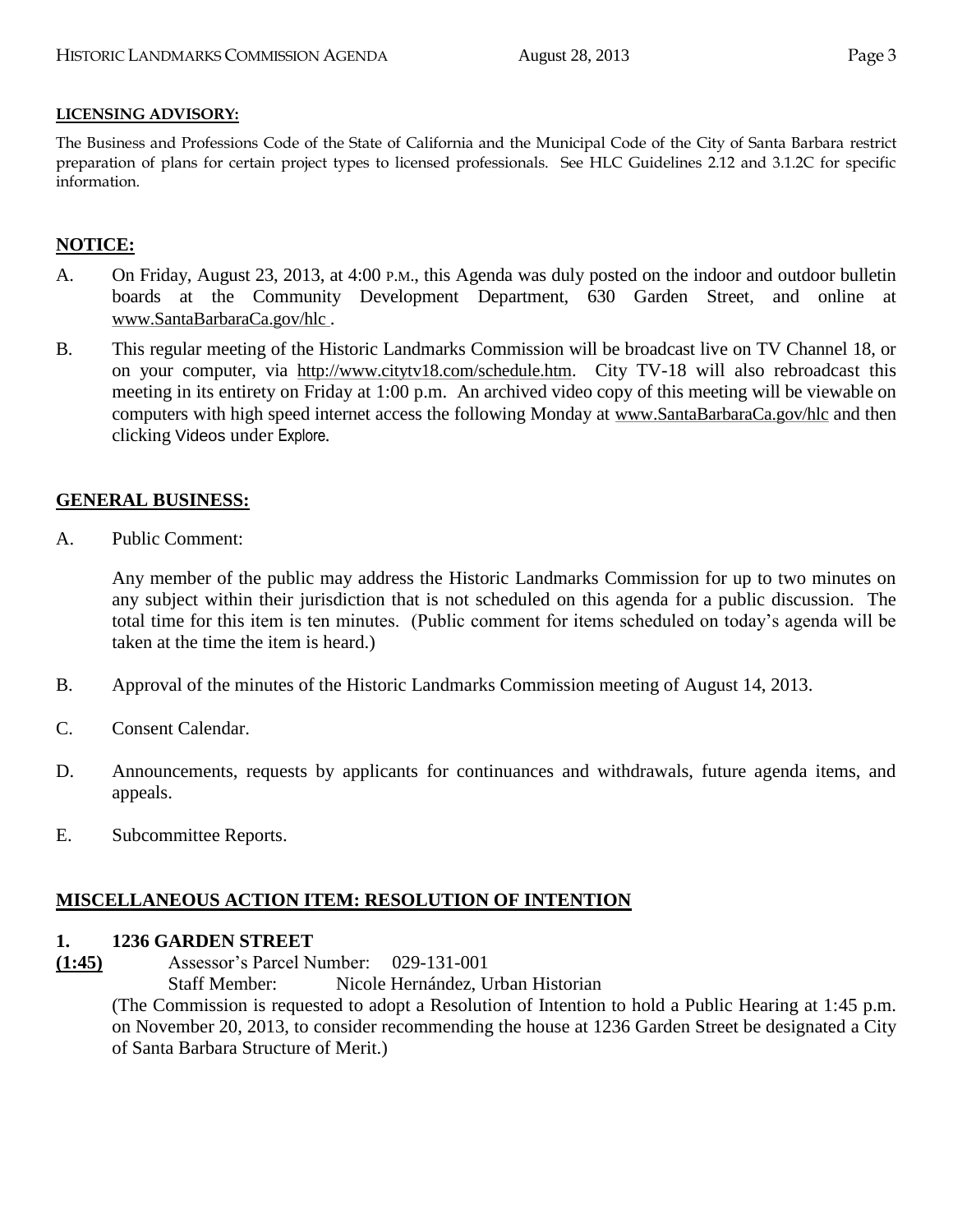# **MISCELLANEOUS ACTION ITEM: RESOLUTION OF INTENTION**

#### **2. 1601 STATE STREET**

**(1:50)** Assessor's Parcel Number: 027-181-008 and -009 Staff Member: Nicole Hernández, Urban Historian

> (The Commission is requested to adopt a Resolution of Intention to hold a Public Hearing at 2:00 p.m. on November 20, 2013, to consider recommending The El Prado Inn at 1601 State Street be designated a City of Santa Barbara Structure of Merit.)

# **ARCHAEOLOGY REPORT**

## **3. 336 W CABRILLO BLVD HRC-1/SD-3 Zone**

**(1:55)** Assessor's Parcel Number: 033-091-012 Application Number: MST2013-00050 Owner: El Patio Beachside Inn, Inc. Architect: Tai Yeh

> (Proposal for alterations to the rear elevation of an existing three-story hotel. The work will include three new pairs of French doors and a new elevator tower, and the conversion of existing interior floor area to eight new guest rooms. There are 92 existing parking spaces with a parking requirement of 69 spaces. The site is a Designated Site of Merit.)

**(Review of Phase I Archaeological Resources Report prepared by Dudek.)**

## **PROJECT DESIGN REVIEW**

## **4. 336 W CABRILLO BLVD HRC-1/SD-3 Zone**

**(2:00)** Assessor's Parcel Number: 033-091-012 Application Number: MST2013-00050 Owner: El Patio Beachside Inn, Inc. Architect: Tai Yeh

(Proposal for alterations to the rear elevation of an existing three-story hotel. The work will include three new pairs of French doors and a new elevator tower, and the conversion of existing interior floor area to eight new guest rooms. There are 92 existing parking spaces with a parking requirement of 69 spaces. The site is a Designated Site of Merit.)

**(Action may be taken if sufficient information is provided. Project was last reviewed on February 13, 2013.)**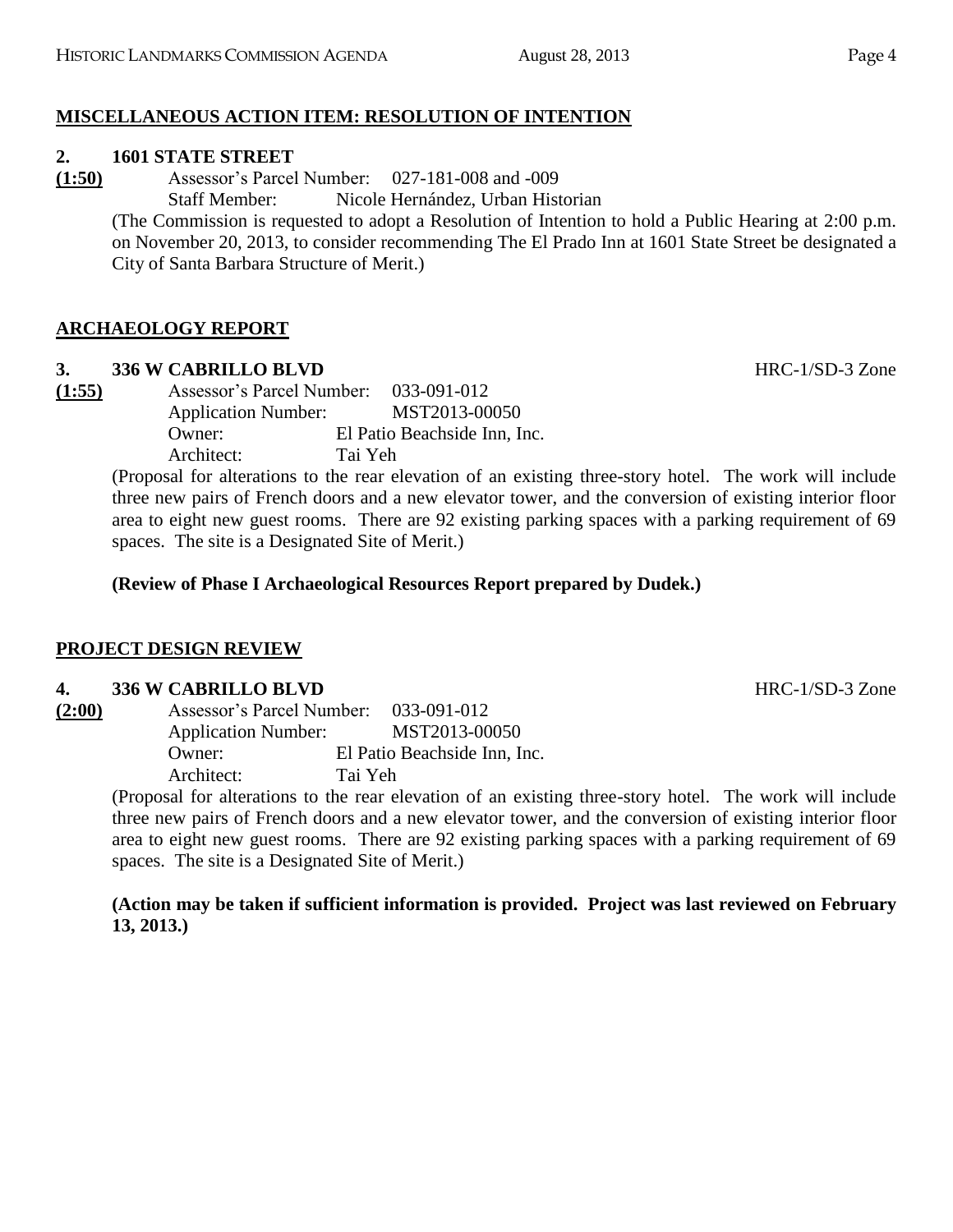# **MISCELLANEOUS ACTION ITEM**

## **5. 21 W MONTECITO ST** HRC-2/SD-3 Zone

**(2:15)** Assessor's Parcel Number: 033-042-005 Application Number: MST2013-00333 Owner: Paul Uyesaka Applicant: David Shelton

> (Proposal to demolish a 576 square foot one-story shed from the rear of an existing one-story building. A new 27 linear foot, 6'-0" tall wood fence will be constructed along the interior lot line. The existing slab is proposed to remain.)

> **(Request by Staff to add the building at 21 W. Montecito Street to the City's List of Potential Historic Resources.)**

# **CONCEPT REVIEW - NEW**

#### **6. 21 W MONTECITO ST** HRC-2/SD-3 Zone

| (2:20) | Assessor's Parcel Number:                              | 033-042-005   |
|--------|--------------------------------------------------------|---------------|
|        | <b>Application Number:</b>                             | MST2013-00333 |
|        | Owner:                                                 | Paul Uyesaka  |
|        | Applicant:                                             | David Shelton |
|        | (Proposal to demolish a 576 square foot one-story shed |               |

(Proposal to demolish a 576 square foot one-story shed from the rear of an existing one-story building. A new 27 linear foot, 6'-0" tall wood fence will be constructed along the interior lot line. The existing slab is proposed to remain.)

# **(Action may be taken if sufficient information is provided.)**

# **PROJECT DESIGN REVIEW**

## **7. 2112 SANTA BARBARA ST** E-1 Zone

**(2:35)** Assessor's Parcel Number: 025-252-007 Application Number: MST2013-00097 Owner: SB Restore, LLC Architect: Harrison Design Associates

(Proposal for a voluntary lot merger of Assessor Parcel Numbers 025-252-006 and -007and change of use from commercial to residential use. This is the site of the former Fielding Institute. The proposal includes the restoration of an existing 6,167 square foot, two-story building to a single-family residence and exterior alterations to remove awnings, skylights, staircases, and an accessible ramp. Also proposed is the conversion of an existing 1,809 square foot detached commercial building to an additional dwelling unit and alterations to incorporate a two car garage within the existing building footprint. Site improvements will include removal of existing paved parking spaces, restoration of historic site walls, a new swimming pool and spa, and new landscaping. Total development on this merged 49,810 square foot parcel will be 8,178 square feet. Staff Hearing Officer approval is requested for a Performance Standard Permit for the additional dwelling unit and zoning modifications. This is *on the City's List of Potential Historic Resources*: "Hodges House, Summit Lighthouse.")

**(Requires compliance with Staff Hearing Officer Resolution No. 044-13. Project was last reviewed on March 27, 2013.)**